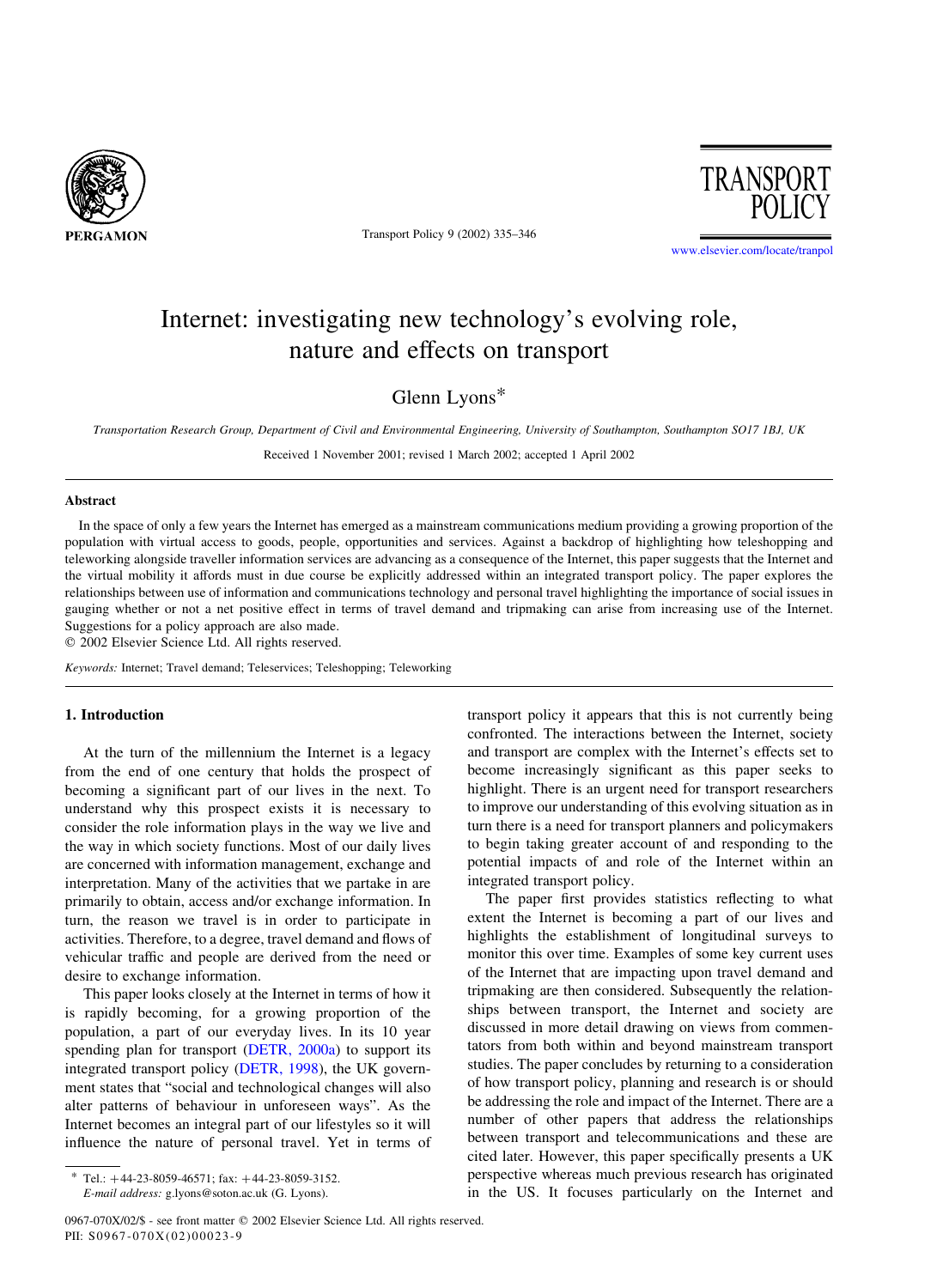

Fig. 1. Internet size measured over time [\(Internet Software Consortium, 2001\)](#page--1-0).

personal travel rather than the broader fields of telecommunications and transport (though this is not to imply that the uses and impacts of the Internet do not extend into other aspects of transport).

### 2. Internet access

The Internet is at the heart of a technological revolution that presents society with the opportunity to manage, exchange and interpret information electronically. It represents an unprecedented opportunity for multimedia, global information exchange. In itself the Internet is the physical infrastructure over which information can move. It provides an increasingly dense electronic connectivity between people in our society. The capacity of that infrastructure to allow movement of information is important with a clear analogy between bandwidth and roadwidth. However, it is how that connectivity and capacity is used that is of greater interest—i.e. the ways in which information can be represented and accessed. The two principal forms of information exchange over the Internet are electronic mail (email) and the world wide web (web). The web was only invented in 1993 and yet web pages worldwide already number billions. The number of emails worldwide sent daily is now many billions. Just as physical mobility is undertaken to access people, goods, services and opportunities, so too is 'virtual mobility' using the Internet a means, increasingly, to achieve access.

Fig. 1 shows the worldwide number of Internet hosts (computers connected to the Internet) over time—it is a measure of the minimum size of the Internet. In the 6 year period from 1995 to 2001 the Internet's size has increased by over 1700%. As of August 2001 one source [\(NUA, 2001](#page--1-0)) puts the number of Internet users in Europe at 155 million with Canada and the USA having 181 million.

One of the problems with trying to identify statistics assessing access to and use of the Internet, particularly with regard to determining trends over time, is that a vast array of different survey results and estimates are available from different sources making reliability and comparison difficult to judge. Fortunately more recently, national statistics institutes have begun to encompass Internet access and use within their surveys. The US Census Bureau includes computer use as a supplement to its Current Population Survey and since 1997 has also included questions on Internet use. In August 2000, 51% (54 million) of US households had at least one personal computer or laptop and 41.5% of households had at least one member of the household using the Internet at home (compared to only 18% in 1997) ([US Census Bureau, 2001](#page--1-0)). In the UK, the Office for National Statistics is placing questions about the Internet and e-commerce in four surveys of households and individuals: the National Statistics 'Omnibus' Survey; the Family Expenditure Survey; the General Household Survey; and the Time Use Survey. Results are published in a quarterly release 'Internet Access' [\(Rowlatt, 2001](#page--1-0)). For the second quarter of 2001 it was estimated that 9.4 million UK households had access to the Internet (up from 2.2 million for the same quarter in 1998)—35% of households had access from home computers with 38% having access using all forms of access (survey figures from April 2000 onwards cover access via new technologies such as digital TV) ([Office for National Statistics, 2001a\)](#page--1-0). Fifty-one percent of adults have accessed the Internet at some time. The US and UK access trends are shown in [Fig. 2.](#page--1-0)

Anecdotally, different views are expressed about the extent to which the elderly make use of the Internet. Official UK statistics show that whilst 'silver surfers' may be appreciable in their numbers, Internet use decreases with age ([Fig. 3](#page--1-0)). Similarly in the US, Internet access at home is